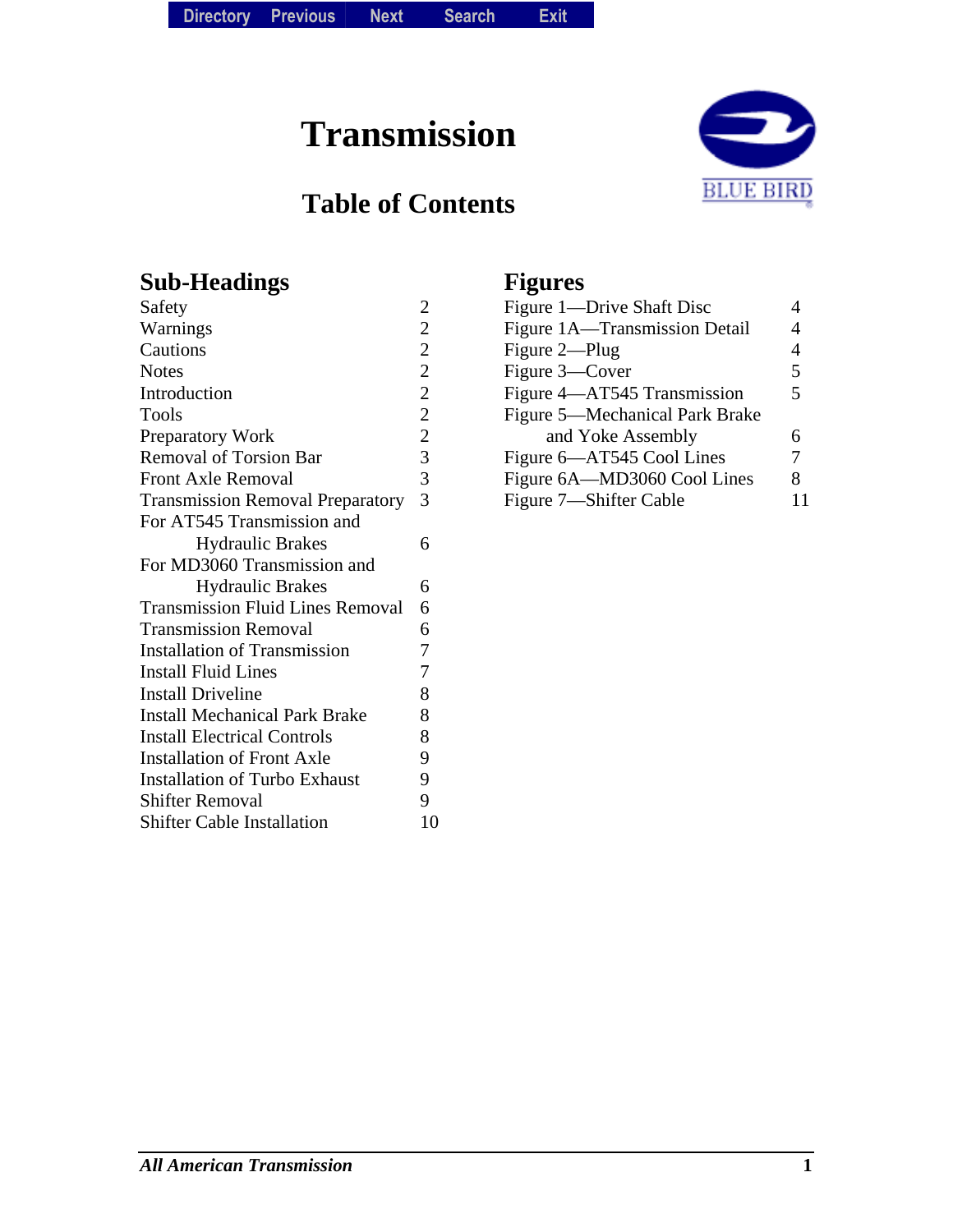# **Transmission**

# **Safety**

The purpose of this safety summary is twofold. First, it is to help ensure the safety and health of individuals performing service on, or operation of, the Blue Bird All American Series bus. Second, it is to help protect equipment. Before performing any service or operating procedure on the All American bus, individuals should read and adhere to the applicable warnings, cautions and notes located throughout this Blue Bird Service Manual.

# **Warnings**

Warnings apply to a procedure or practice that, if not correctly adhered to, could result in injury or death. Particular attention should be paid to sections of this manual where warnings appear*.* 

All personnel attempting repair of this vehicle should have the necessary skills and experience to undertake the task.

# **Cautions**

Cautions apply to a procedure or practice that, if not correctly adhered to, could result in damage to or destruction of equipment*.* 

# **Notes**

Notes are used to explain, clarify or otherwise give additional insight for a given subject, product or procedure. Please note that on occasion, notes, too, may advise of potential safety issues.

# **Introduction**

These procedures were documented using a Blue Bird All American Series bus with a Cummins ISB engine and Allison AT 545 transmission.

Buses with other engine and/or transmission options will differ slightly in detail, but the process will remain the same. Refer to the appropriate engine manual for the specifics on electrical and fluid line connections and locations. The appearance of or the absence of any specific component or part is determined by the options selected at the time of manufacture.

# **Tools**

General mechanic's tools consisting of common hand tools will be needed to perform most of these instructions.

- Barring tool (Cummins Part Number 3824591)
- Lifting equipment, sufficient to support the weight of the vehicle in a safe and stable manner
- A wheeled jack or dolly fitted with appropriate cradle, strong enough to take the weight of the transmission (approximately 400 pounds)
- Recovery equipment for transmission fluid, engine oil, hydraulic fluids and anti freeze

#### **Note**

*All materials must be handled and/or disposed of in accordance with applicable federal, state and local laws.* 

### **Preparatory Work**

- 1. Park the bus on a flat, level surface of sufficient strength or hardness to support the lifting equipment.
- 2. Set the park brake.
- 3. Chock the rear wheels.
- 4. Disconnect the battery.
- 5. When using jacks and jack stands, place them under the frame rails.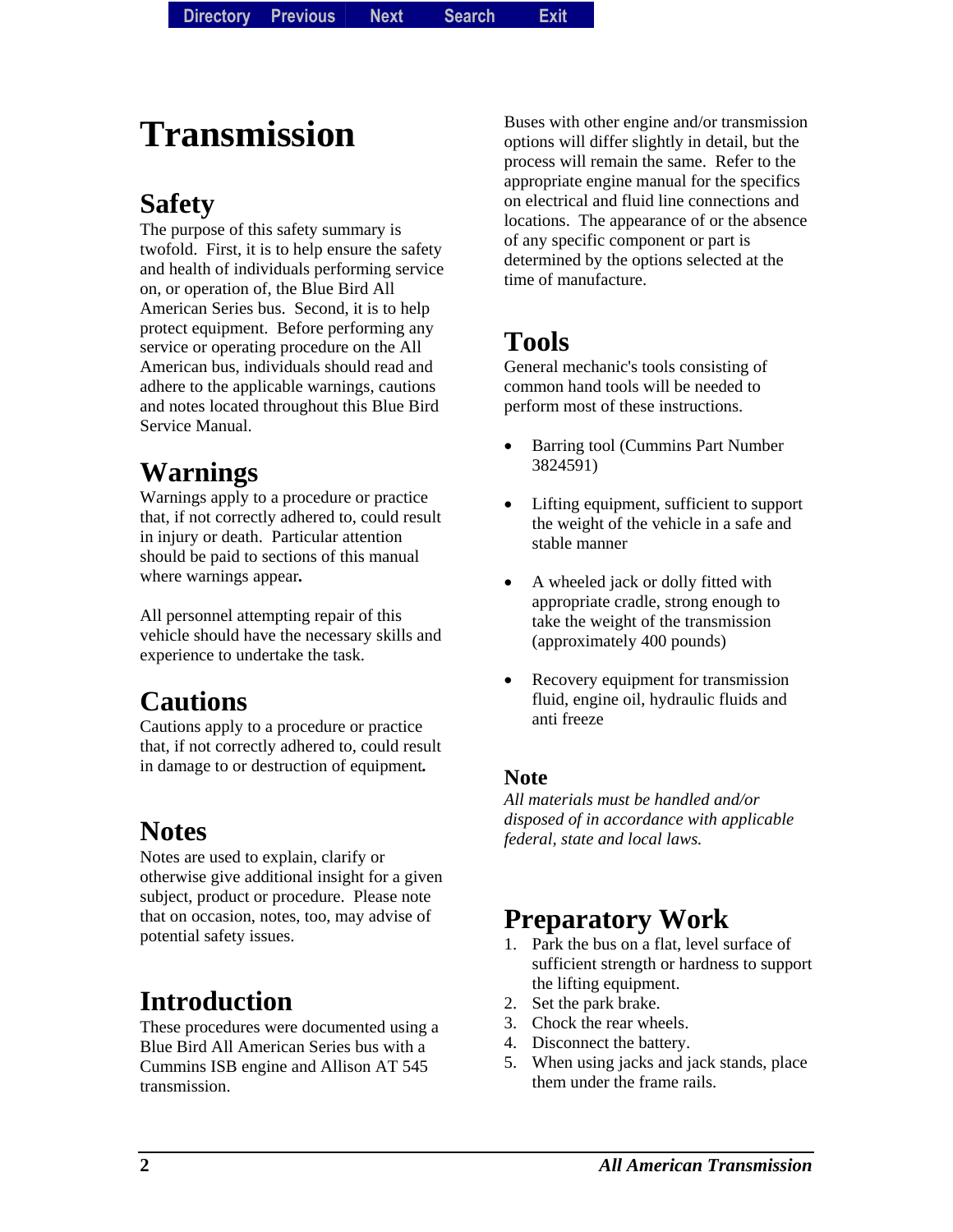### **Removal of Torsion Bar**

If the vehicle is equipped with spring suspension and a torsion or sway bar, it must be removed before the transmission can be removed. Refer to Section 130— Suspension for detail on the removal of this optional feature.

### **Front Axle Removal**

To facilitate the removal of the transmission from the TC Series bus, remove the front axle. Refer to Section 010—Front Axle for detailed instructions.

#### **The generalized instructions for spring suspension vehicles are:**

- 1. Remove front shocks. See Section 130—Suspension.
- 2. Remove draglink at the wheel end. Suspend the draglink to prevent damage to the connector journals and threads. See Section 120—Steering.
- 3. Remove the front shackle pins from the front springs. See Section 130— Suspension.
- 4. Raise frame rails to allow the front axle to drop down and to the rear.

#### **Caution**

*Be careful not to allow the front axle assembly to drop enough to harm the brake lines. It may be necessary to remove the brake lines to have room to work. See Steering Section and Wheel End Section.* 

The generalized instructions for vehicles equipped with Hendrickson Front Air Suspension are:

- 1. Support the weight of the bus, on the frame rails, with jacks and jack stands. Do not lift the wheels off the floor; just remove the weight from them.
- 2. Remove four axle fasteners from each side. See Section 130—Suspension for detailed instruction.

#### **Caution**

*Observe that the rear/inside axle fastener, on both sides, inserts from the bottom of the assembly. The three remaining fasteners insert from the top of the assembly.* 

- 3. Remove front suspension cross member.
- 4. Be careful to observe that the wheel end components are protected; including brake lines.
- 5. Remove the draglink at the wheel end. Support the draglink to prevent damage to the connector end journal and threads
- 6. Lift the frame rails enough to remove the front axle.

### **Warning**

*Attempting to remove the transmission over the front axle is dangerous, and not recommended.* 

### **Transmission Removal Preparatory Work**

### **Warning**

*Hydraulic fluid can be hot. If you cannot lay your hand on the transmission, the fluid is too hot to work with. Hydraulic oil, fuel, transmission fluid and anti-freeze are all toxic. They are also an irritant to the skin, eyes and lungs. Wear appropriate protective gear, including eye protection and gloves. Work only in a well-ventilated area and avoid prolonged exposure to these materials.* 

- 1. Drain the transmission fluid into appropriate recovery/disposal equipment.
- 2. Remove bolt (1) and strap (2) from two places at the transmission yoke. **Figure 1.**
- 3. On units equipped with mechanical park brake, remove the clevis pin and cable clamp as necessary. See Section 030.2—Mechanical Park Brake.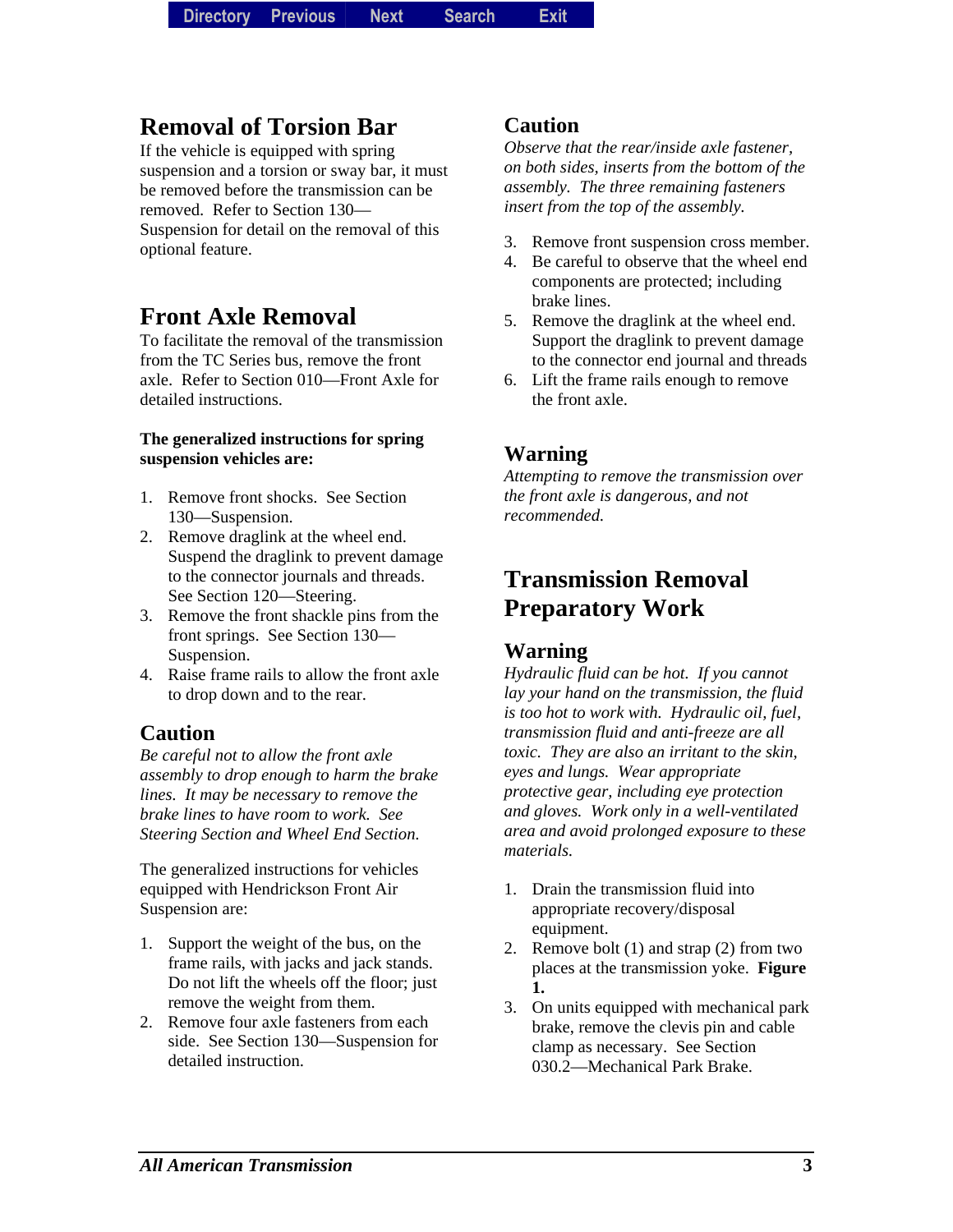| <b>Exit</b><br><b>Directory</b><br><b>Previous</b><br><b>Search</b><br><b>Next</b> |  |
|------------------------------------------------------------------------------------|--|
|------------------------------------------------------------------------------------|--|



**Figure 1—Drive Shaft Disc** 

- 4. On units equipped with mechanical park brake, remove the clevis pin and cable clamp as necessary. For detailed instruction, see Section 030.2— Mechanical Park Brake.
- 5. Loosen the mid-ship bearing hanger bracket to allow the slip joint to move rearward far enough for the cross journals to clear the yoke. See Section 050—Driveline for details on driveline hanger bearing and brackets.
- 6. Loosen and remove the constant tension clamp on the Turbo charge exhaust, at the turbo charger. **Figure 1A.**
- 7. Loosen the clamps and hangers and remove the exhaust piping at least past the flex pipe. **Figure 1A.**



**Figure 1A—Turbo Exhaust Detail** 

- 8. Remove the barring gear hole plug (1). Lay the plug aside for use during installation. **Figure 2.**
- 9. Remove the capscrews (1) to remove the access plate (3). Discard the gasket (2); lay the cover aside for reuse. **Figure 3.**
- 10. Disconnect back-up light switch (43). **Figure 4.**
- 11. Disconnect neutral sensor switch (57).
- 12. Disconnect speedometer sensor (58).
- 13. Remove the electronic shift modulator (59). **Figure 2—Plug**

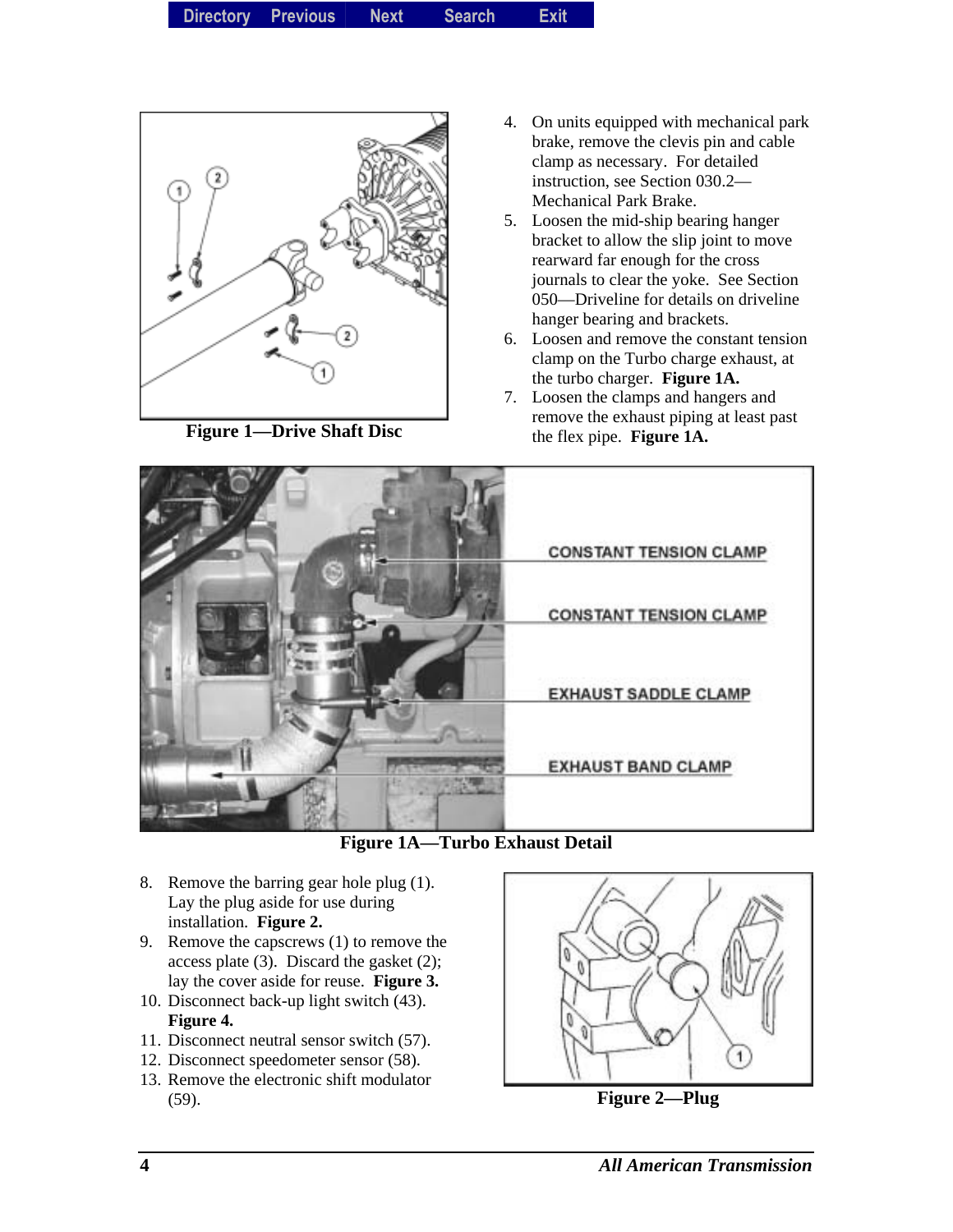14. Remove fluid level dipstick tube assembly. **Figure 4—Detail A** and **Detail B.**



#### **Figure 3—Cover**

#### **Note**

*Some transmission options offer a NSBU switch, and modulator attached at the shift selector arm. This device will replace many of the discrete devices listed in the steps above for transmission removal.* 

*Be sure both the transmission and the selector are in the neutral position before continuing.* 



**Figure 4—AT545 Transmission**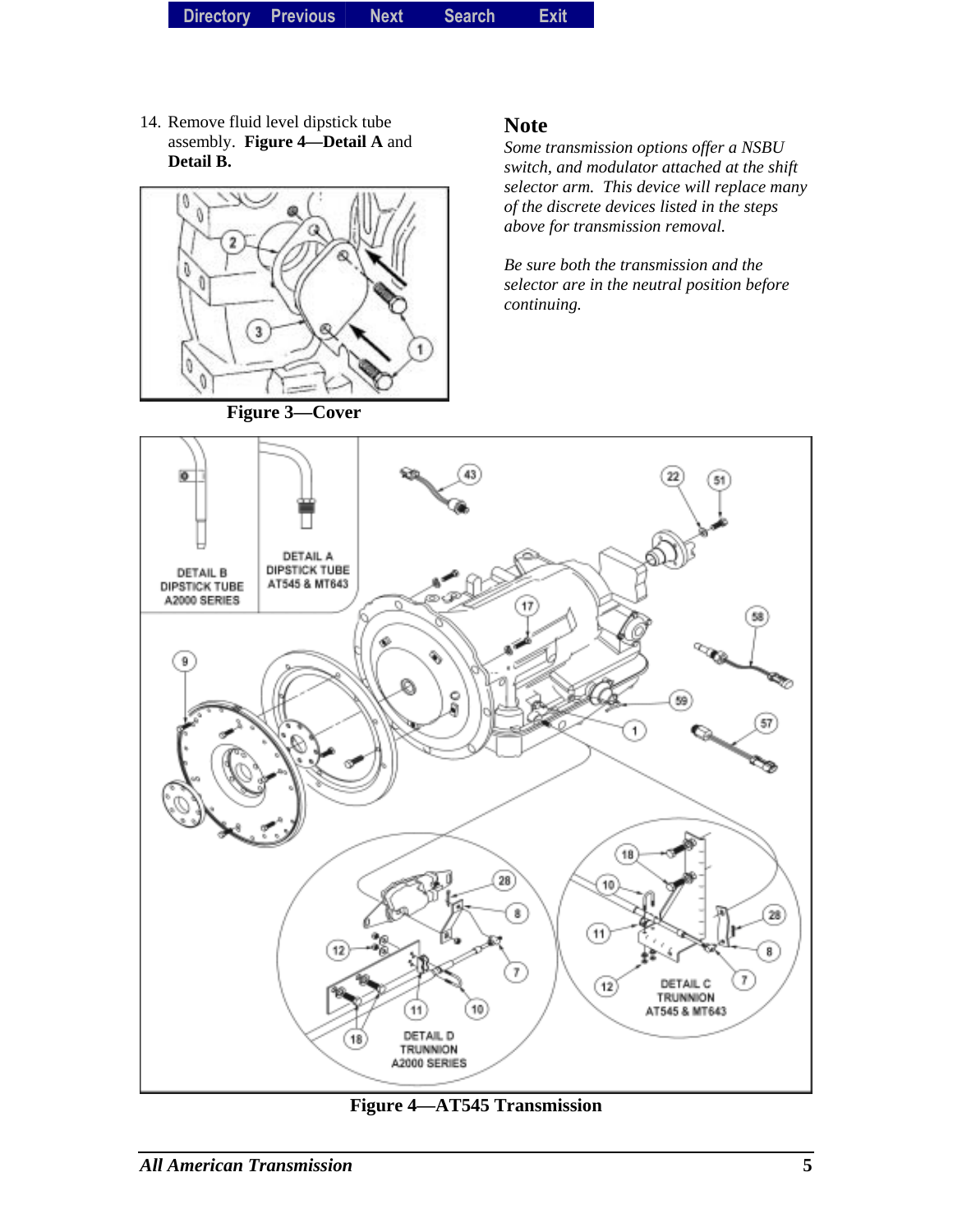

**Figure 5—Mechanical Park Brake and Yoke Assembly** 

- 15. Remove cotter pin (28) from trunnion shaft, at the end of the selector cable. **Figure 4, Detail "C"** or **"D"**. Discard the cotter pin.
- 16. Remove trunnion (7) from selector arm (8).
- 17. Remove selector arm (8) from transmission.
- 18. Remove capscrews (18) and lockwashers from the shifter cable bracket. **Figure 4**.

#### **For AT545 Transmission and Hydraulic Brakes**

- 1. Remove cotter pin and clevis pin to disconnect the mechanical park brake.
- 2. Disconnect the mechanical park brake assembly.

#### **Note**

*For detailed instruction of mechanical park brake service or disassembly, see Section 030.2—Mechanical Park Brake.* 

#### **For MD3060 Transmission and Hydraulic Brakes**

After removing the necessary hardware at the transmission/engine connection:

- 1. Remove capscrew (17) and lockwasher from eight places. Do not remove the yoke from the universal joint. **Figure 5**.
- 2. Remove cotter pin (18).
- 3. Remove Clevis pin (23).

### **Transmission Fluid Lines Removal**

Be sure the transmission is empty of fluid before continuing.

- 1. Remove high-pressure hose assembly (18) from  $45^{\circ}$  elbow fitting (13). **Figure 5.**
- 2. Remove return hose assembly (19) from 90° fitting (14).

### **Transmission Removal**

Insert the barring tool into the barring gear hole as described in Step 7 above, of Transmission Removal Preparatory Work.

- 1. Using the barring tool, rotate the engine clockwise to remove capscrew (9) through the access hole. **Figure 3** and **Figure 4**.
- 2. Continue to rotate the engine clockwise to remove each of six capscrews (9) from the flywheel.

#### **Warning**

*Properly support the transmission before continuing. To hold and maneuver the transmission, use an appropriate wheeled jack or dolly fitted with a cradle.* 

- 3. Remove 12 capscrews (17) and lockwashers (7) from the torque converter adapter. **Figure 4**.
- 4. Move the transmission toward the rear, enough to clear the flywheel, then lower it and move toward the front, tipping the front of the transmission downward.
- 5. Remove the transmission from the chassis.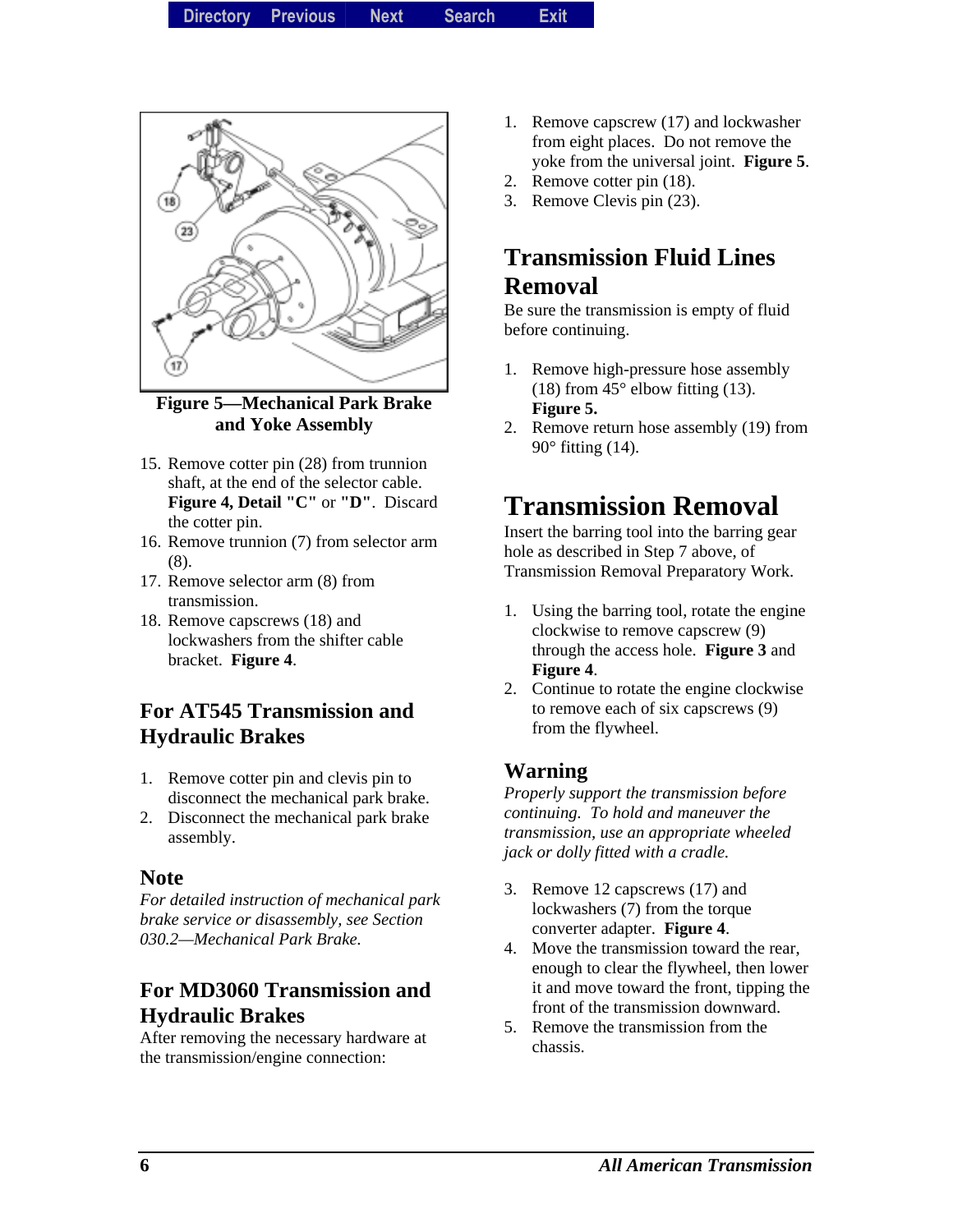# **Installation of Transmission**

Installation of the transmission is performed in the reverse order of the removal instructions above. Transmission installation is typical. There are some detail differences in hose routing, etc., depending on the power plant, transmission, and brake system options installed at the time of manufacture. Assuming the vehicle is lifted, the front axle is dropped, and the external filter and cooler lines are in place, the installation follows.

- 1. Using a wheeled jack or dolly fitted with an appropriate cradle, roll the transmission into place just behind the engine.
- 2. Carefully raise the transmission to align the mounting holes in the torque converter cover.
- 3. Install a drift of sufficient length to align the holes in the torque converter to the flywheel, through the access hole. **Figure 3**.
- 4. If necessary, install the yoke onto the transmission output shaft. Install washer (22). Torque the capscrew (51) to 102-121 ft-lbs. (11.5 – 13.7 Nm). **Figure 4**.
- 5. Install capscrews (17) and lock washers. **Figure 4**. Snug up all the capscrews to make certain of the alignment.
- 6. Torque the capscrews in progressive order to 50 ft-lbs. (5.65 Nm).
- 7. Insert barring tool (Cummins part number 3824591) into the barring hole.
- 8. Turn the engine clockwise to align the torque converter and flywheel to install capscrew (9) in six places, through the access hole. Torque the capscrews as you go to 50 ft-lbs. (5.65 Nm). **Figure 3.**
- 9. Install the access hole cover (3) using a new gasket. (2). Torque the capscrews (1) to 18 ft-lbs. (24 Nm).
- 10. Remove the barring tool and install the plug (1) into the barring hole. **Figure 2**.

# **Install Fluid Lines**

The routing of the fluid lines will vary, depending on the transmission option installed. Refer to the appropriate illustration for the transmission in the vehicle on which you are working.

- 1. Connect the fluid hose assembly (18) to the 45° fitting (13). See **Figure 6** for AT 545 and MT 643 transmission. For MD3060 and B300 transmissions, see **Figure 6A**.
- 2. Connect the return hose assembly (19) to 90° elbow (14). See **Figure 6** for AT 545 and MT 643 transmissions. See **Figure 6A** for MD3060 and B300 transmissions.



**Figure 6—AT545 and MT643 Cooler Hose Routing**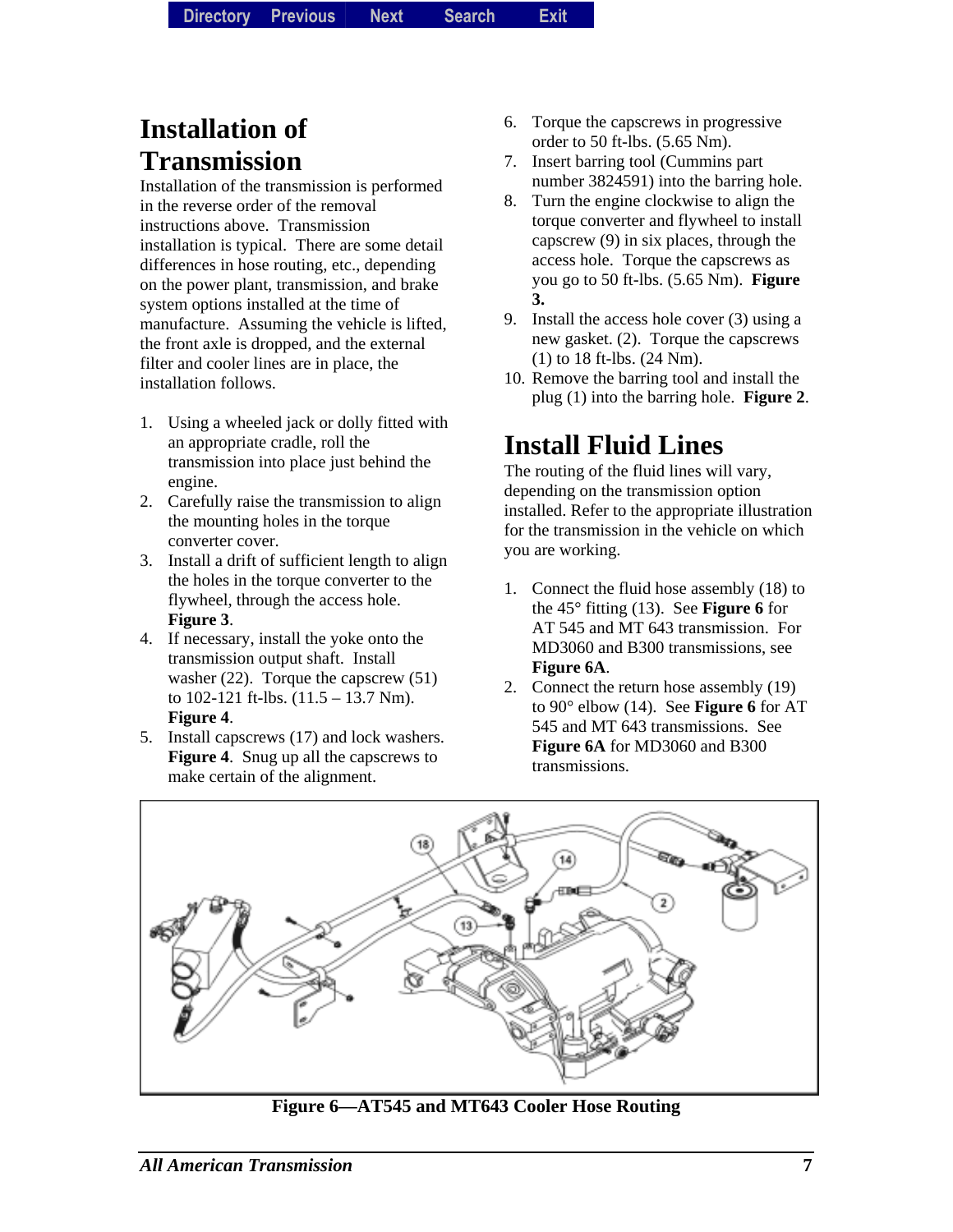

**Figure 6A—MD3060 and B300 Cooler Hose Routing** 

# **Install Driveline**

To install the driveline, carefully place the universal joint cross journals into the saddles on the transmission yoke. Install straps (2) and capscrews (1) in two places. Torque to 40 - 48 ft-lbs. (54 - 65 Nm). **Figure 1**.

#### **Note**

*For units equipped with hydraulic brake systems and the MD 3060 or B300 World™ transmission, install capscrews (17) and lock washers (18) in eight places. Figure 6A. Torque to 81 - 97 ft-lbs. (9.15 – 10.95 Nm).* 

If mid-ship bearing hangers have been loosened or removed, they should be installed at this time. See Section 050— Drivelines for details.

Refer to Section 050—Drivelines for more detailed instruction concerning driveline installation and maintenance.

### **Install Mechanical Park Brake**

#### **Warning**

*The proper installation of the park brake is critical to the continued safe operation of the vehicle. See Section 030.2—Mechanical Park Brake for detailed instructions of the mechanical park brake system.* 

# **Install Electrical Controls**

The precise order of the next instructions is a matter of personal choice. Install the components in the order that seems most convenient to you.

- 1. Install transmission oil temperature sender (1), if so equipped. **Figure 4**.
- 2. Install neutral switch (57).
- 3. Install Electronic Shift Modulator (59).
- 4. Install speed sensor (58).
- 5. Install backup light switch (43).
- 6. Install shift selector arm (8). Torque nut (8) to  $15 - 20$  ft-lbs.  $(1.7 - 2.25$  Nm). Tighten jam nut.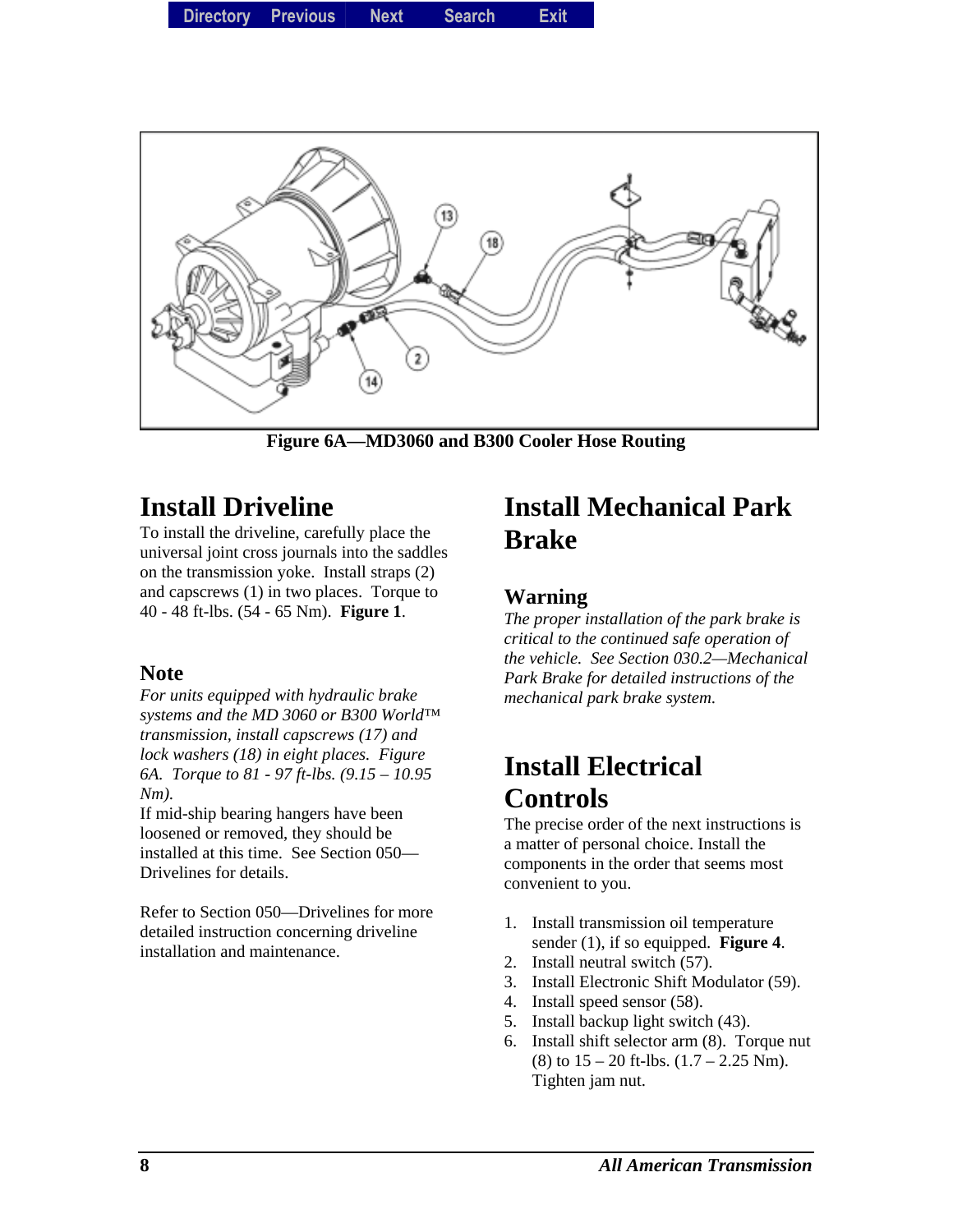- 7. Install fluid level dip stick tube. **Figure 4**, **Detail A** or **Detail B**.
- 8. Install drain plug. For AT545 and MD643 transmissions, torque to 15-20 ft-lbs. (20.33-27.11 Nm). For B300 and 3060 World™ Transmissions, torque to 18-24 ft-lbs (24.4-32.5 Nm). For 2000 Series and 2400 Series, torque to 22-30 ft-lbs (29.8-40.7 Nm).

#### **Note**

*Some transmission options feature a NSBU (Neutral, Start, Back Up light) switch and modulator, built as a unit and installed at the shifter arm. This option eliminates several of the steps above.* 

#### **Caution**

*Be certain both the selector arm on the transmission and the shifter selector on the coach dash are in neutral, before continuing.* 

- 9. Install trunnion shaft (7) into the shifter arm (8). **Figure 4**.
- 10. Install cotter pin (28).
- 11. Install capscrews (18) and lock washers to mount the shifter cable bracket. Torque to non-designated torque value as listed in Section 005—Introduction.

# **Installation of Front Axle**

For complete and detailed instructions on the installation of the front axle, refer to Section 130—Suspension.

#### **The instructions for the installation of the front axle on units equipped with Hendrickson Front Air Suspension are:**

- 1. Lift the frame rails enough to get the axle under the chassis.
- 2. Carefully align the axle mounting pads, at each end of the axle, to match the axle fastener mounting holes in the air bag bracket. See Suspension Section for illustrations. Be careful to mount the bolt on the inside/rearward position with

the nut up and the capscrew head near the ground. The other three capscrews are mounted opposite, in each axle pad.

- 3. Install Wheel End components.
- 4. Install draglink.
- 5. Install the special cross member at the front of the assembly.

#### **The instructions for installation of the front axle equipped with spring suspension are:**

- 1. Lower the frame rails to install the front shackle pins. Refer to Section 130— Suspension for detailed illustrations.
- 2. Install draglink.
- 3. Install front shocks.
- 4. Install Wheel End components.

# **Installation of Turbo Exhaust**

For detailed instructions on the turbo exhaust system, see Section 070—Exhaust Systems.

- 1. Install flex pipe and wide clamps to exhaust pipe. **Figure 1A**.
- 2. Install exhaust elbow and hanger brackets.
- 3. Install constant tension clamp to turbo exhaust/elbow.

# **Shifter Removal**

To remove the operator end of the shifter cable assembly:

- 1. Remove four Phillips head screws (30) from the shifter lever cover. **Figure 7**.
- 2. Turn cover as necessary to remove it over the shifter "T" handle.
- 3. Remove capscrews (26) and lock washers (25) from two places. **Figure 7**.
- 4. Pull shifter selector assembly (1) forward and to the side to remove the cotter pin (not shown) from the trunnion (7) at the end of the shifter cable.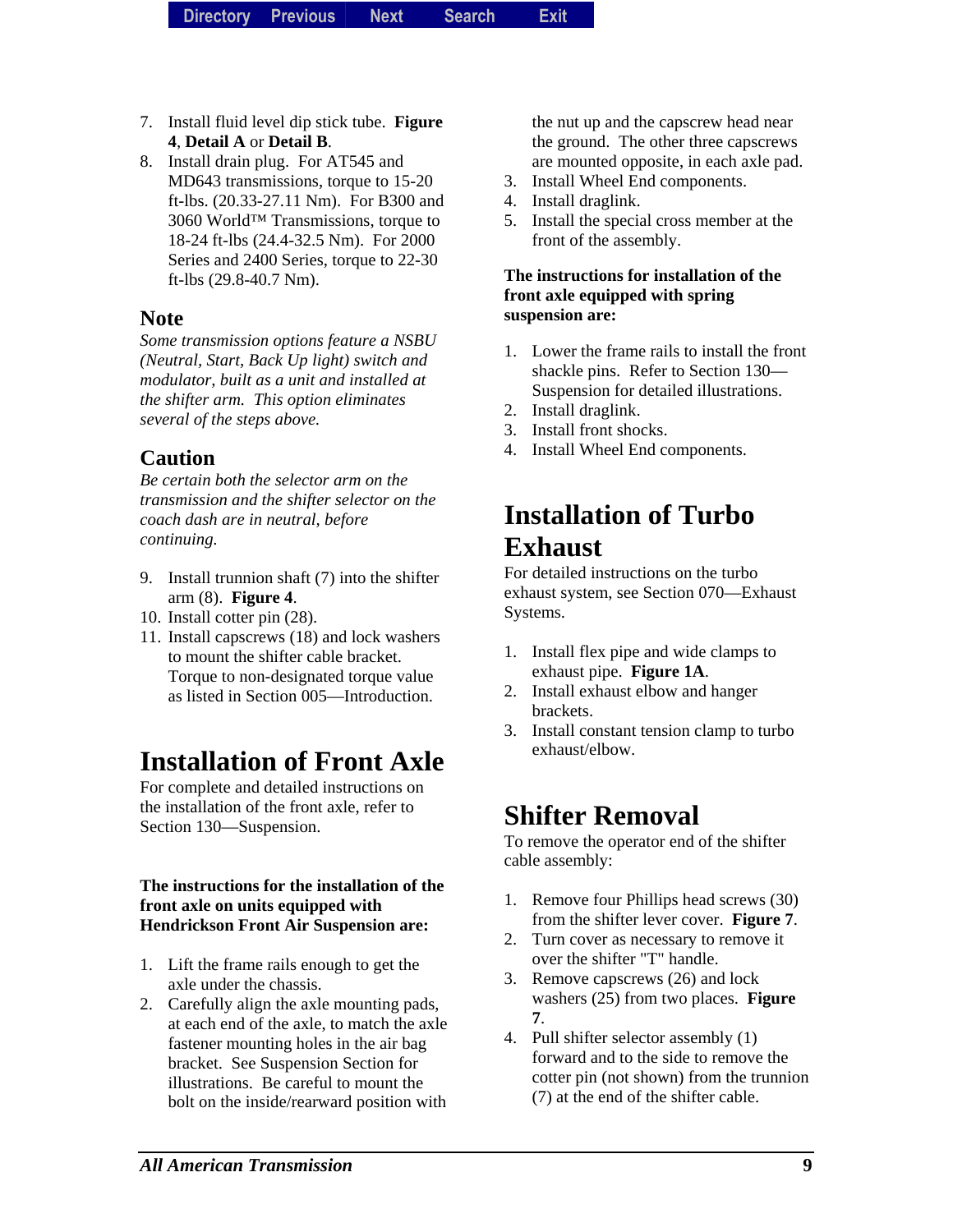#### **Note**

*The following steps are for work to be performed under the chassis.* 

- 5. Remove cotter pin (28) from trunnion at the shift selector arm on the transmission.
- 6. Remove the trunnion shaft from the selector arm (8).
- 7. Remove lock nut (21) from capscrew (20) at the bracket (10), and from the frame rail.
- 8. Remove nut (15) and lockwasher (14) from U-bolt (12) in two places.
- 9. Remove U-bolt (12) and saddle clamp (13) from the shifter cable and the mounting bracket (9).
- 10. Remove capscrews (17) and lock washers from two places, to remove the mounting bracket.

#### **Note**

*From inside the coach, spray the shifter cable lightly with silicon lubricant to facilitate the removal through the grommet.*

11. Pull the shifter cable through the grommet from the bottom.

# **Shifter Cable Installation**

- 1. Spray the grommet (4) lightly with silicon lubricant to facilitate the insertion of the shifter cable housing. **Figure 7**.
- 2. From under the chassis, install the shifter cable through the grommet.
- 3. Carefully route the new shifter cable assembly as shown in **Figure 7**.
- 4. Loosely install the shifter cable holders (11).
- 5. Install shifter cable assembly bracket (9) with lockwashers (16) and capscrews (17). Torque to non-specified torque as listed in Section 005—Introduction.

#### **Note**

*Be certain the shift selector arm on the transmission is in the neutral position before continuing.* 

- 6. Install the trunnion (7) on the shifter cable. Run the trunnion down the threads until approximately 1/4 inch protrudes.
- 7. Install the trunnion shaft into the shifter arm (8).
- 8. Install a new cotter pin (28).
- 9. Install U-bolt (12) and saddle clamp (13) into the holding bracket (9). Torque the lock washers (14) and nuts (15) to non-specified torque values located in Section 005—Introduction.
- 10. Tighten jam nut (6).
- 11. Tighten nuts (21) on cable hangers

#### **Note**

*The following steps are inside the vehicle.* 

- 1. Install the trunnion (7) until approximately 1/4 inch (at least 3 threads) protrudes.
- 2. Tighten the jam nut (6).

#### **Caution**

*Be certain the shift selector assembly is in the neutral position before continuing.* 

- 3. Install the trunnion (not shown) into the shift selector assembly (1). **Figure 7**.
- 4. Install the cotter pin (not shown) to secure the trunnion into the shift selector.
- 5. Install capscrews (26) and lock washers (25) in two places to install the shifter assembly into the dash mount.
- 6. Turn the shift selector face plate as necessary to go over the "T" handle.
- 7. Install four Phillips head screws (30).